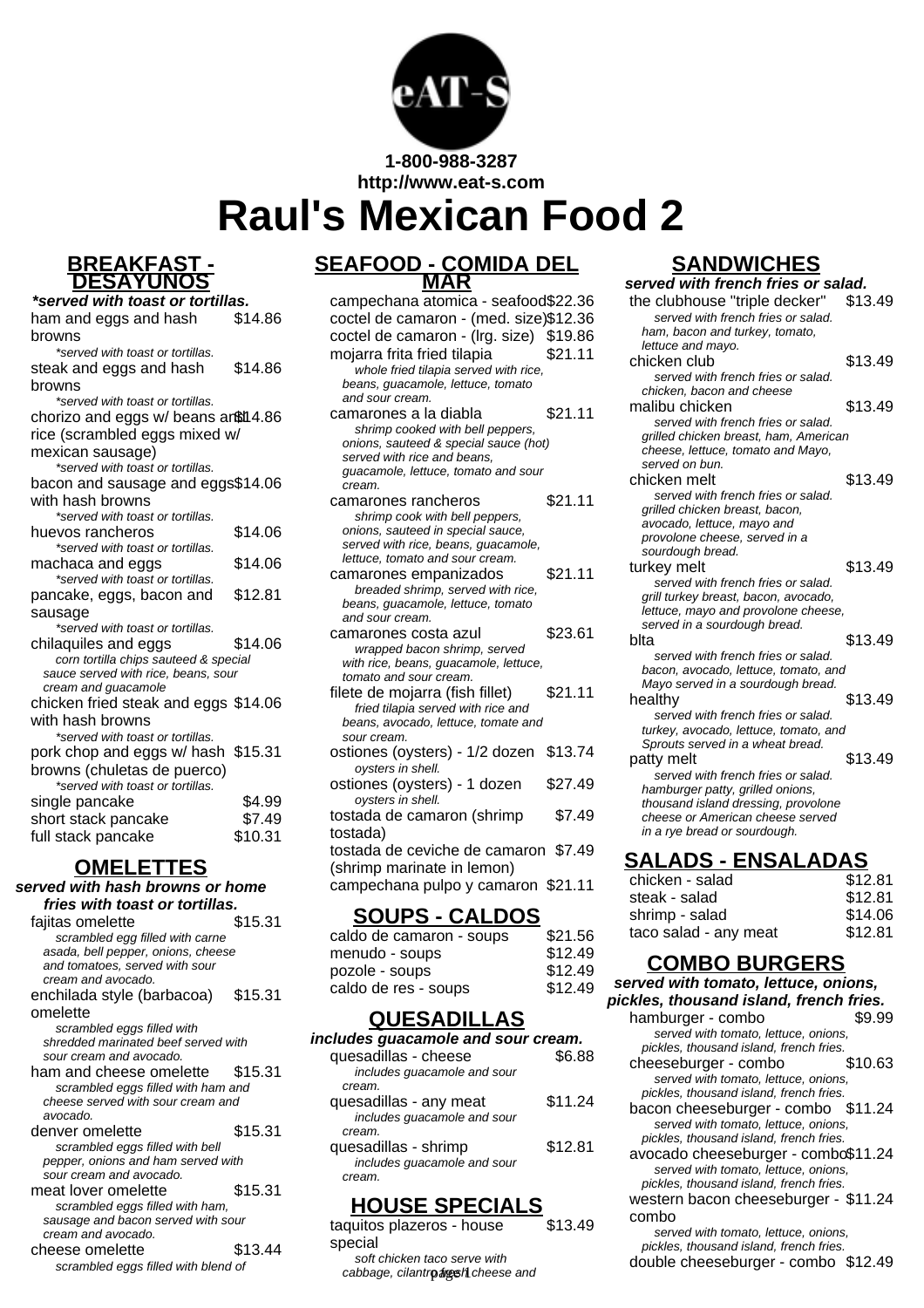cheese served with sour cream and

- avocado. mushroom and cheese omelette \$15.31 scrambled eggs filled with mushrooms and cheese served with sour cream and avocado. a.b.c. omelette \$15.31 scrambled eggs filled with bacon and cheese served with sour cream and avocado. yesenia special omelette \$15.31 scrambled eggs filled with bell peppers, onions, spinach, mushrooms, tomatoes and cheese served with sour cream and avocado. french toast \$14.06
- 2 eggs, bacon and sausage.

## **BREAKFAST - BURRITOS**

| .<br>-------                                               |        |
|------------------------------------------------------------|--------|
| served with eggs, cheese and hash                          |        |
| browns or home fries.                                      |        |
| breakfast burrito - chorizo                                | \$9.99 |
| served with eggs, cheese and hash                          |        |
| browns or home fries.                                      |        |
| breakfast burrito - machaca                                | \$9.99 |
| served with eggs, cheese and hash                          |        |
| browns or home fries.                                      |        |
| breakfast burrito - bacon                                  | \$9.99 |
| served with eggs, cheese and hash                          |        |
| browns or home fries.                                      |        |
| breakfast burrito - ham                                    | \$9.99 |
| served with eggs, cheese and hash                          |        |
| browns or home fries.                                      |        |
| breakfast burrito - meat lovers \$9.99                     |        |
| (bacon, sausage, & ham)                                    |        |
| served with eggs, cheese and hash                          |        |
| browns or home fries.                                      |        |
| breakfast burrito - carne asad\$10.63                      |        |
| served with eggs, cheese and hash<br>browns or home fries. |        |
|                                                            |        |
| <b>MEXICAN FAVORITES</b>                                   |        |
|                                                            |        |
| served with rice, beans, sour cream,                       |        |

**guacamole and tortillas.** chile verde (tender chunks of \$15.61 pork cooked in special green chili sauce) served with rice, beans, sour cream, guacamole and tortillas. chile relleno (poblano pepper \$15.61 stuffed with cheese and wrapped in egg, covered with ranchero sauce) served with rice, beans, sour cream, guacamole and tortillas. carnitas plate (deep fried marinated pork) \$15.63 served with rice, beans, sour cream, guacamole and tortillas. carne asada plate \$18.74 served with rice, beans, sour cream, guacamole and tortillas. barbacoa plate (shredded beef \$15.94 cooked in Special Sauce) served with rice, beans, sour cream, guacamole and tortillas. 3 tacos suaves (3 soft tacos \$15.61 served with your choice of meat onions, cilantro and salsa) served with rice, beans, sour cream, guacamole and tortillas. 3 tacos crispy (3 hard shell tacos served with your choice of meat , cheese lettuce and tomatoes \$15.61 served with rice, beans, sour cream, guacamole and tortillas. 3 enchiladas enchiladas (bee\$15.61

| special rules sauce (hot).<br>dorados de papa - house<br>special | \$13.49 |
|------------------------------------------------------------------|---------|
| hard taco filled with potato serve                               |         |
| with cabbage, Tomatoes, fresh                                    |         |
| cheese and special rules sauce (hot).                            |         |
| tacos perrones - house special \$13.49                           |         |
| flour tortilla, with mozzarella                                  |         |
| cheese, any meat, whole beans                                    |         |
| guacamole and pico de gallo.                                     |         |
| mulitas - house special                                          | \$13.49 |
| corn tortilla, with mozzarella                                   |         |
| cheese, and he needs, quacamole,                                 |         |
| pico de gallo and salsa.                                         |         |
|                                                                  |         |

#### **TACOS**

| served with cilantro, onions and salsa.                             |        |
|---------------------------------------------------------------------|--------|
| tacos - asada<br>served with cilantro, onions and<br>salsa.         | \$2.19 |
| tacos - pastor<br>served with cilantro, onions and<br>salsa.        | \$2.19 |
| tacos - lengua<br>served with cilantro, onions and<br>salsa.        | \$2.19 |
| tacos - barbacoa<br>served with cilantro, onions and<br>salsa.      | \$2.19 |
| tacos - carnitas<br>served with cilantro, onions and<br>salsa.      | \$2.19 |
| tacos - chicken<br>served with cilantro, onions and<br>salsa.       | \$2.19 |
| tacos - tripa o buche<br>served with cilantro, onions and<br>salsa. | \$2.19 |

#### **BURRITOS**

#### **served with rice, beans, cilantro onions**

| and salsa.                                                     |         |
|----------------------------------------------------------------|---------|
| burritos - asada                                               | \$11.56 |
| served with rice, beans, cilantro                              |         |
| onions and salsa.                                              |         |
| burritos - pastor                                              | \$11.56 |
| served with rice, beans, cilantro                              |         |
| onions and salsa.                                              |         |
| burritos - lengua                                              | \$11.56 |
| served with rice, beans, cilantro                              |         |
| onions and salsa.                                              |         |
| burritos - barbacoa                                            | \$11.56 |
| served with rice, beans, cilantro                              |         |
| onions and salsa.                                              |         |
| burritos - carnitas                                            | \$11.56 |
| served with rice, beans, cilantro<br>onions and salsa.         |         |
|                                                                |         |
| burritos - pollo                                               | \$11.56 |
| served with rice, beans, cilantro<br>onions and salsa.         |         |
|                                                                | \$11.56 |
| burritos - tripa or buche<br>served with rice, beans, cilantro |         |
| onions and salsa.                                              |         |
| burritos - california                                          | \$11.61 |
| served with rice, beans, cilantro                              |         |
| onions and salsa.                                              |         |
| burritos - chile relleno                                       | \$11.61 |
| served with rice, beans, cilantro                              |         |
| onions and salsa.                                              |         |
| burritos - bean & cheese                                       | \$6.56  |
| wet burrito (any kind) - red                                   | \$14.06 |
| sauce                                                          |         |
|                                                                |         |
| wet burrito (any kind) - green                                 | \$14.06 |
| sauce                                                          |         |

#### **SUPER FRIES**

**choose meat: asada, pastor, lengua, barbacoa, carnitas, pollo, tripa or buche.** super fries choose: "any meat" \$13.49

served with tomato, lettuce, onions, pickles, thousand island, french fries.

#### **DESSERT**

| flan - desserts       | \$5.63 |
|-----------------------|--------|
| churro - desserts     | \$1.56 |
| cheesecake - desserts | \$6.24 |
| sundae - desserts     | \$6.24 |
|                       |        |

## **A LA CARTA**

| one egg - side           | \$1.56 |
|--------------------------|--------|
| bacon - side             | \$4.99 |
| sausage - side           | \$4.99 |
| hash browns - side       | \$4.99 |
| ham - side               | \$4.99 |
| one enchilada - side     | \$2.81 |
| roll taco - side         | \$2.81 |
| flauta - side            | \$2.81 |
| hard taco - side         | \$2.81 |
| one chile relleno - side | \$6.24 |
| taco (shrimp) - side     | \$3.74 |
| taco (fish) - side       | \$3.74 |
|                          |        |

## **BEVERAGE**

| coffee - drink        | \$3.74 |
|-----------------------|--------|
| mexican sodas - drink | \$4.06 |
| soft drink - drink    | \$4.06 |
| tamarindo - drink     | \$4.38 |
| horchata - drink      | \$4.38 |
| jamaica - drink       | \$4.38 |
| pina colada - drink   | \$4.38 |
|                       |        |